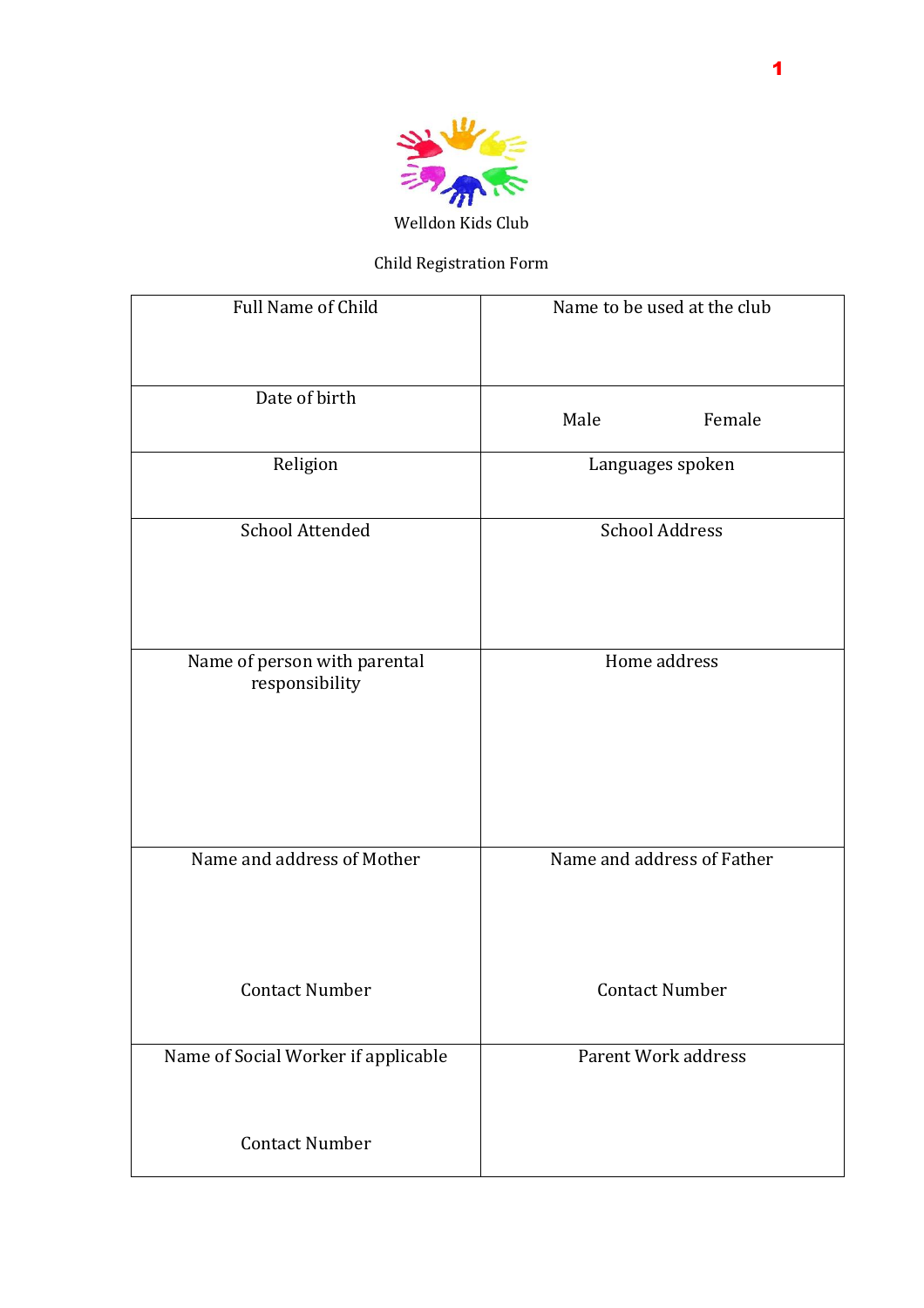| Emergency name and contact number 1                                                                                                                   | Emergency name and contact number 2                                                                                                                 |
|-------------------------------------------------------------------------------------------------------------------------------------------------------|-----------------------------------------------------------------------------------------------------------------------------------------------------|
| Full names and contact numbers of<br>persons authorised to collect your child                                                                         | <b>Photo Consent</b><br>I give permission for my child to be in<br>pictures taken when doing activities to be<br>used for evidence and advertising. |
| I give permission for my child to have sun<br>cream applied by a member of staff in<br>appropriate weather conditions<br><b>YES</b><br>N <sub>O</sub> | Any other relevant information                                                                                                                      |
| Any special food or drink requirements                                                                                                                |                                                                                                                                                     |

## Medical information

Child's Medical Number –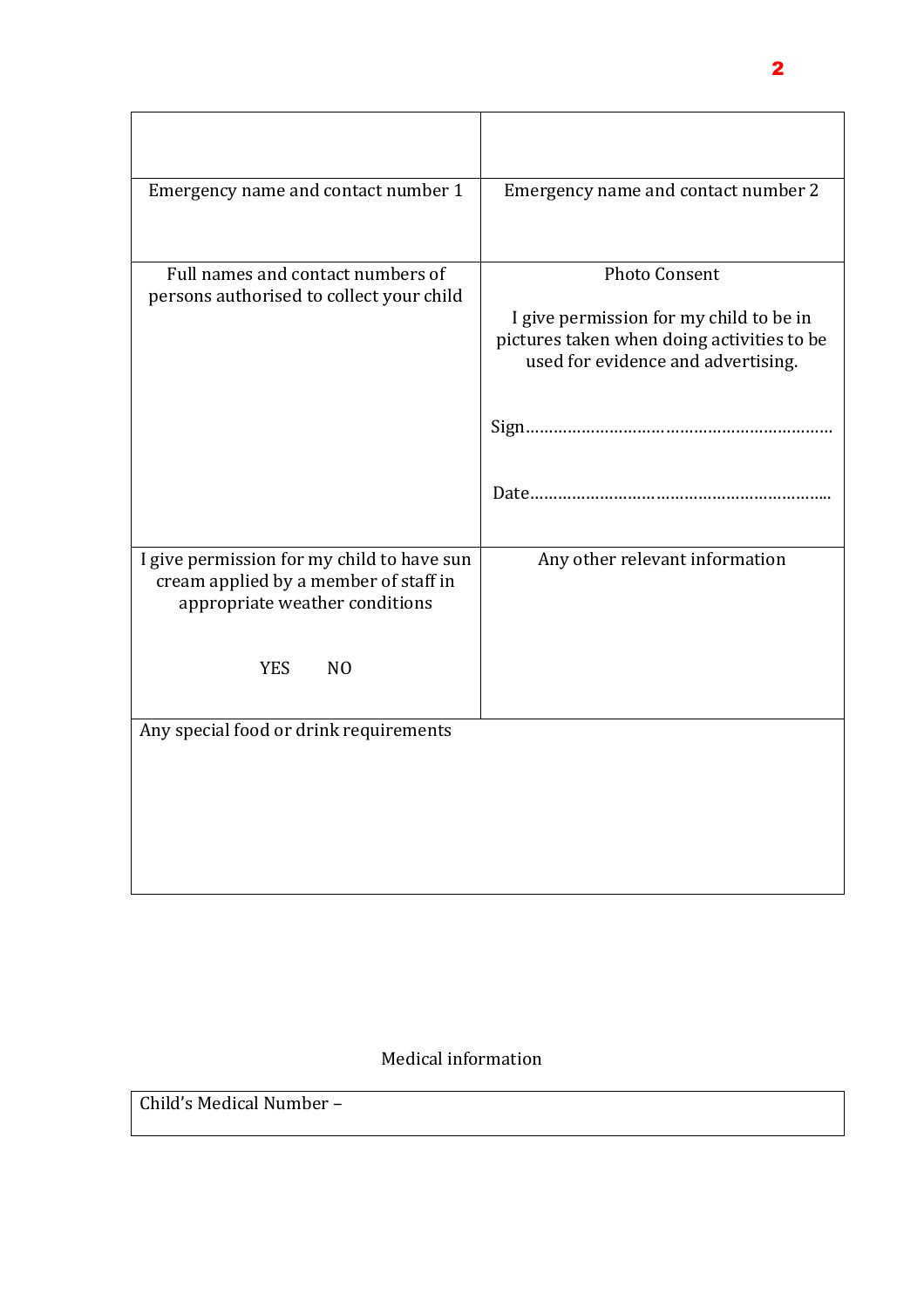| Doctors name                     | Doctors address |
|----------------------------------|-----------------|
|                                  |                 |
|                                  |                 |
|                                  |                 |
|                                  |                 |
|                                  |                 |
|                                  |                 |
|                                  |                 |
| Doctors contact number           |                 |
|                                  |                 |
|                                  |                 |
|                                  |                 |
|                                  |                 |
|                                  |                 |
|                                  |                 |
| Details of any health issues     |                 |
|                                  |                 |
|                                  |                 |
|                                  |                 |
|                                  |                 |
|                                  |                 |
|                                  |                 |
|                                  |                 |
|                                  |                 |
|                                  |                 |
|                                  |                 |
| Allergies                        |                 |
|                                  |                 |
|                                  |                 |
|                                  |                 |
|                                  |                 |
|                                  |                 |
|                                  |                 |
|                                  |                 |
|                                  |                 |
|                                  |                 |
|                                  |                 |
| Are all immunisations up to date |                 |
|                                  |                 |
| <b>YES</b><br>$NO$               |                 |
|                                  |                 |

I confirm that all information given above is correct and I agree that if any information changes regarding any of the above information, then I will inform a manger to have these records updated

Sign……………………………………………………………

Date……………………………………………………………